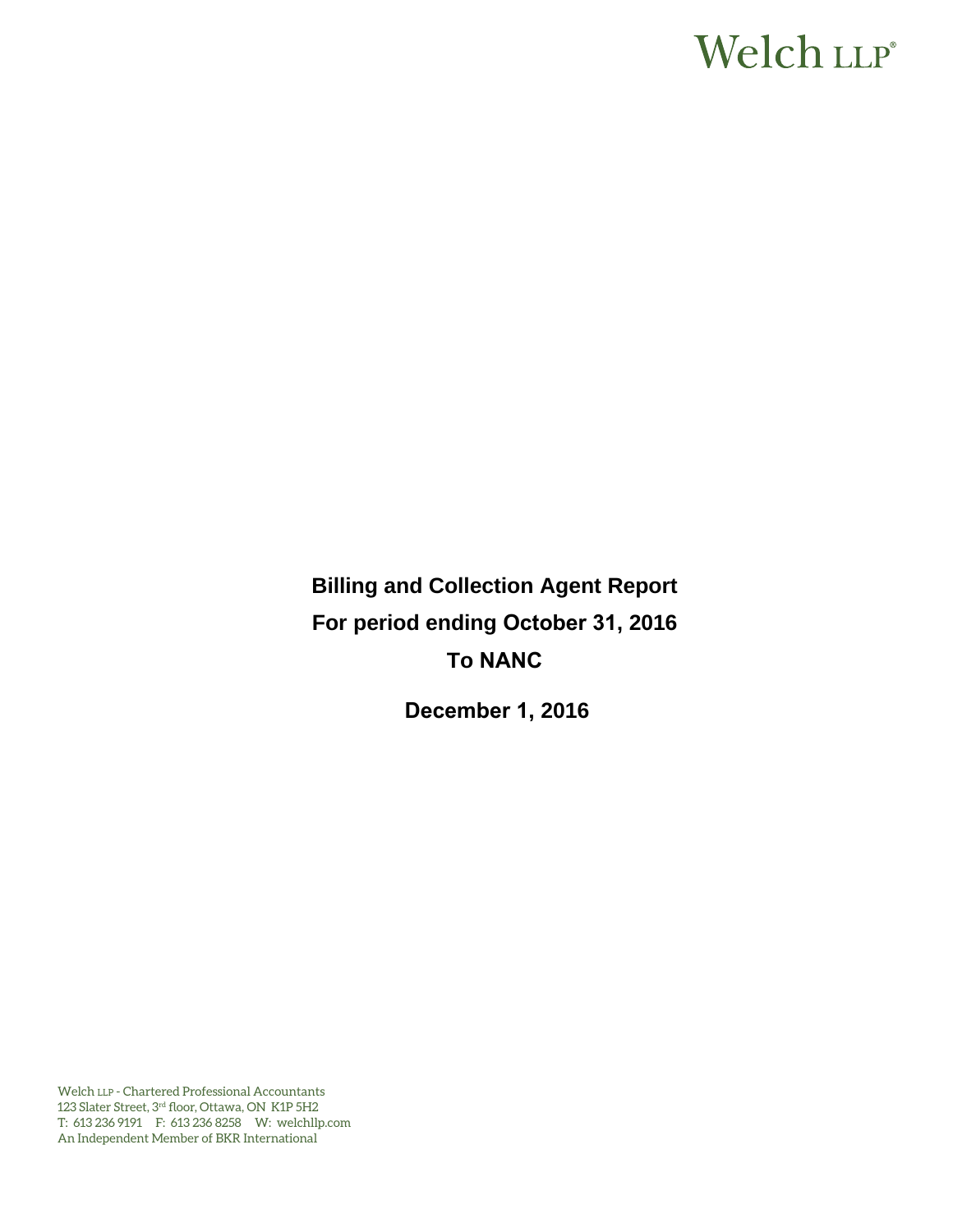### **NANPA FUND STATEMENT OF FINANCIAL POSITION October 31, 2016**

| <b>Assets</b><br>Cash Balance in bank account           |               | \$<br>5,058,895 |
|---------------------------------------------------------|---------------|-----------------|
|                                                         |               |                 |
| Receivable from US Carriers                             | 266,807       |                 |
| Receivable from Canada                                  | 9,741         |                 |
| Receivable from Caribbean countries                     | 21,450        |                 |
| Receivables forwarded to Treasury for collection        | 47,852        |                 |
| Allowance for uncollectible accounts                    | (83, 400)     | 262,450         |
| <b>Total assets</b>                                     |               | 5,321,345       |
| <b>Less:</b> Accrued liabilities (see below for makeup) |               | (629, 194)      |
| <b>Fund balance</b>                                     |               | \$<br>4,692,151 |
| <b>Makeup of Accrued Liabilities</b>                    |               |                 |
| <b>Welch LLP</b>                                        | 28,336        |                 |
| <b>NEUSTAR Pooling 1K Block</b>                         | 353,567       |                 |
| <b>NEUSTAR NANP Administration</b>                      | 241,963       |                 |
| Data Collection Agent - USAC                            | 5,328         |                 |
|                                                         | \$<br>629,194 |                 |

**\*\*\*\*\*\*\*\*\*\*\*\*\*\*\*\*\*\*\*\*\*\*\*\*\*\*\*\*\*\*\*\*\*\*\*\*\*\*\*\*\*\*\*\*\*\*\*\*\*\*\*\*\*\*\*\*\*\*\*\*\*\*\*\*\*\*\*\*\*\*\*\*\*\*\*\*\***

Invoices for the 2016/17 funding period which runs from October 1, 2016 to September 30, 2017 were emailed/mailed on September 12 and 13th. Invoices are due October 12, 2016.

There are three change orders issued by NeuStar for payment in October. Change order #3a for \$95,200 for Pooling Administration is for Specifications for API. The other two change orders were for NANPA. Change order #3 for NANP Administration System (NAS) NRUF updates in the amount of \$31,447.68 and change order #6 for \$22,600 regarding NAS to Cloud.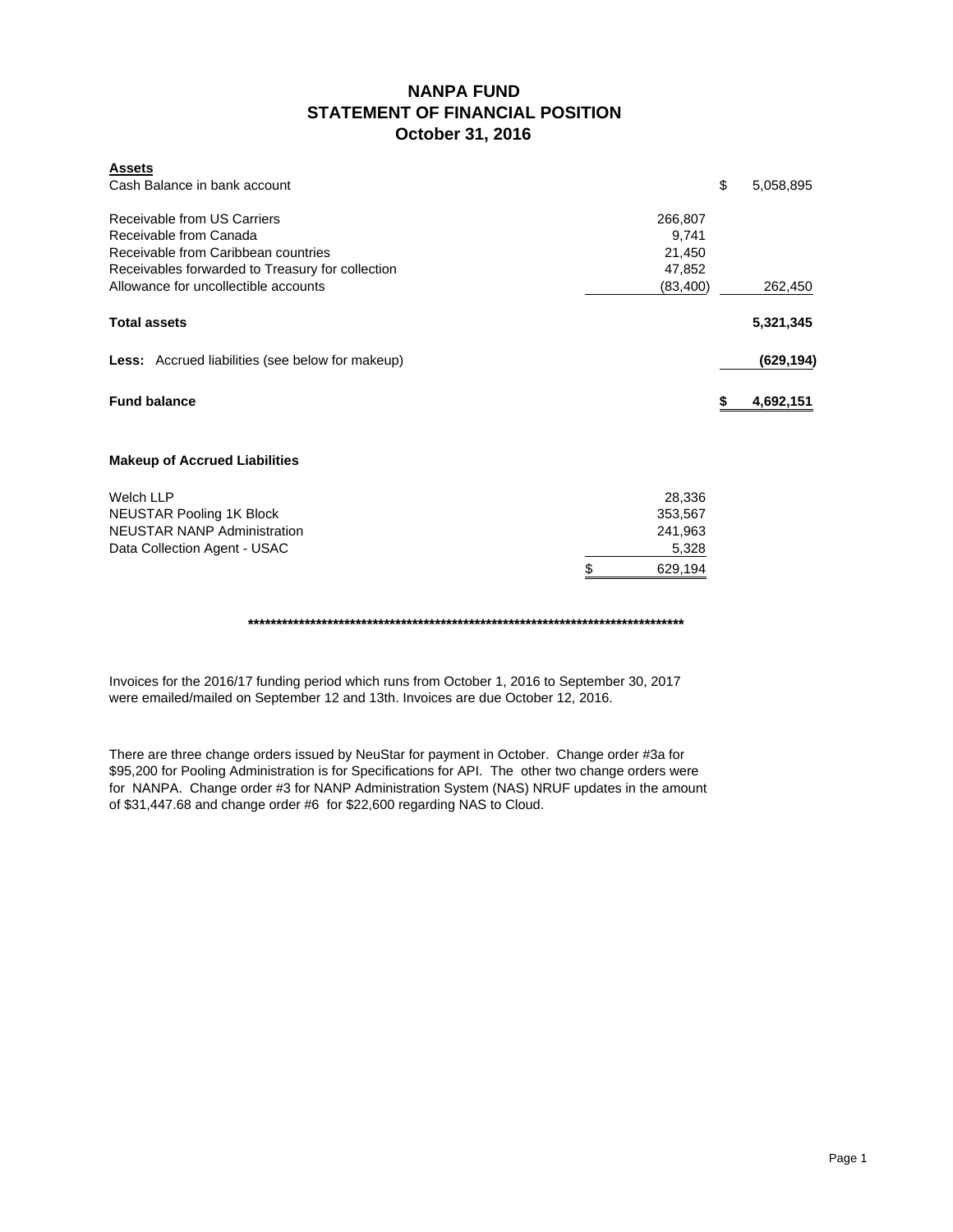#### **NANPA FUND FORECASTED STATEMENT OF CHANGES IN FUND BALANCE OCTOBER 2016 TO SEPTEMBER 2017**

|                                              |             |                 |                 |                 |                 |                 |                 |                 |                 |                 |                 | <b>Variance between</b> |                 |                    |                   |                             |
|----------------------------------------------|-------------|-----------------|-----------------|-----------------|-----------------|-----------------|-----------------|-----------------|-----------------|-----------------|-----------------|-------------------------|-----------------|--------------------|-------------------|-----------------------------|
|                                              |             | Actual          | <b>Budget</b>   |                 |                 |                 |                 |                 |                 |                 |                 |                         |                 | forecasted results |                   |                             |
|                                              |             | Oct-16          | Nov-16          | Dec-16          | <b>Jan-17</b>   | Feb-17          | Mar-17          | Apr-17          | May-17          | <b>Jun-17</b>   | <b>Jul-17</b>   | Aug-17                  | Sep-17          | <b>Total</b>       | <b>Budget</b>     | and budget at Sept<br>30/17 |
| Revenue                                      |             |                 |                 |                 |                 |                 |                 |                 |                 |                 |                 |                         |                 |                    |                   |                             |
| <b>International Contributions</b><br>Canada | (1)         | 19.483          | 9,742           | 9.741           | 9,741           | 9,741           | 9,741           | 9,741           | 9,741           | 9,741           | 9,741           | 9,741                   |                 | 116,894            | 116,894           |                             |
| Caribbean countries                          | (1)         | 24,439          | $\sim$          | $\sim$          | <b>1999</b>     | $\sim$          |                 | <b>1999</b>     | $\sim$          | $\sim$          |                 |                         |                 | 24,439             | 24,439            |                             |
| <b>Total International Contributions</b>     |             | 43,922          | 9,742           | 9,741           | 9.741           | 9,741           | 9,741           | 9,741           | 9,741           | 9,741           | 9.741           | 9.741                   |                 | 141,333            | 141,333           |                             |
| Domestic Contributions - US carriers         | (1)         | 4,440,157       | 142,291         | 142,291         | 142,291         | 142,291         | 142,291         | 142,291         | 142,291         | 142,291         | 142,291         | 142,291                 | $\sim$          | 5,863,067          | 5,775,123         | 87,944                      |
| Late filing fees for Form 499A               | (2)         | 2,300           | $\sim$          | $\sim$          |                 | $\sim$          | $\sim$          |                 | $\sim$          | $\sim$          |                 | $\sim$                  | 80,000          | 82,300             | 80,000            | 2,300                       |
| Interest income                              | (3)         | 470             | 417             | 417             | 417             | 417             | 417             | 417             | 417             | 416             | 416             | 416                     | 416             | 5,053              | 5,000             | 53                          |
| <b>Total revenue</b>                         |             | 4,486,849       | 152,450         | 152.449         | 152.449         | 152.449         | 152,449         | 152,449         | 152,449         | 152,448         | 152,448         | 152,448                 | 80.416          | 6,091,753          | 6,001,456         | 90,297                      |
| <b>Expenses</b>                              |             |                 |                 |                 |                 |                 |                 |                 |                 |                 |                 |                         |                 |                    |                   |                             |
| <b>NANPA Administration</b>                  | (4)         | 241,963         | 189,864         | 289,864         | 189,864         | 189,864         | 189,864         | 189,864         | 189,864         | 189,864         | 195,561         | 195,560                 | 202,122         | 2,454,118          | 2,425,461         | 28,657                      |
| 1K Block Pooling                             | (5)         | 353,567         | 258,989         | 258,989         | 258,989         | 258,989         | 258,989         | 258,989         | 258,989         | 258,989         | 258,989         | 258,989                 | 258,988         | 3,202,445          | 3,107,867         | 94,578                      |
| <b>Billing and Collection</b>                |             |                 |                 |                 |                 |                 |                 |                 |                 |                 |                 |                         |                 |                    |                   |                             |
| Welch LLP<br>Data Collection Agent           | (6)<br>(7)  | 28,336<br>5,806 | 31.169<br>5,328 | 31,169<br>7,508 | 31,169<br>5,754 | 31,169<br>5,754 | 31,169<br>5,754 | 31,169<br>5,754 | 31,169<br>5,754 | 31,169<br>5,754 | 31,169<br>5,754 | 31,169<br>5,754         | 31,169<br>5,754 | 371,195<br>70,428  | 374,028<br>69,950 | (2,833)<br>478              |
| <b>Annual Operations Audit</b>               | (8)         |                 |                 | $\sim$          | 47,000          |                 |                 |                 | $\sim$          |                 |                 |                         |                 | 47,000             | 47,000            |                             |
| <b>Bank Charges</b>                          |             | $\sim$<br>4,132 | $\sim$<br>3,084 | 3,084           | 3,084           | $\sim$<br>3,083 | $\sim$<br>3,083 | 3,083           | 3,083           | $\sim$<br>3,083 | $\sim$<br>3,083 | 3,083                   | 3,083           | 38,048             | 37,000            | 1,048                       |
| <b>Carrier Audits</b>                        | (9)<br>(10) |                 |                 |                 |                 |                 |                 |                 | 300,000         |                 |                 |                         |                 | 300,000            |                   |                             |
|                                              |             | $\sim$          | $\sim$          | $\sim$          | $\sim$          | $\sim$          | $\sim$          |                 |                 | $\sim$          | $\sim$          | $\sim$                  |                 |                    | 300,000           |                             |
| Bad debt expense                             | (11)        | 5.648           | 3,334           | 3,334           | 3.334           | 3,333           | 3,333           | 3,333           | 3,333           | 3.333           | 3,333           | 3,333                   | 3,333           | 31,018             | 40,000            | (8,982)                     |
| <b>Total expenses</b>                        |             | 628,156         | 491,768         | 593,948         | 539,194         | 492,192         | 492,192         | 492,192         | 792,192         | 492,192         | 497,889         | 497,888                 | 504,449         | 6,514,252          | 6,401,306         | 112,946                     |
| Net revenue (expenses)                       |             | 3,858,693       | 339,318) (      | 441,499)        | 386,745) (      | 339,743)        | 339,743) (      | 339,743)        | 639,743)        | 339,744)        | 345,441)        | 345,440) (              | 424,033)        | 422,499) (         | 399,850)          | (22, 649)                   |
| <b>Opening fund balance</b>                  |             | 833,458         | 4,692,151       | 4,352,833       | 3,911,334       | 3,524,589       | 3,184,846       | 2,845,103       | 2,505,360       | 1,865,617       | 1,525,873       | 1,180,432               | 834,992         | 833,458            | 899,850           | (66, 392)                   |
| <b>Closing fund balance</b>                  |             | 4,692,151       | 4,352,833       | 3,911,334       | 3,524,589       | 3,184,846       | 2,845,103       | 2,505,360       | 1,865,617       | 1,525,873       | 1,180,432       | 834,992                 | 410,959         | 410,959            | 500,000           | (89, 041)                   |
| Fund balance makeup:                         |             |                 |                 |                 |                 |                 |                 |                 |                 |                 |                 |                         |                 |                    |                   |                             |
| Contingency                                  |             | 500,000         | 500,000         | 500,000         | 500,000         | 500,000         | 500,000         | 500,000         | 500,000         | 500,000         | 500,000         | 500,000                 | 500,000         | 500,000            | 500,000           |                             |
| Surplus                                      |             | 4.192.151       | 3,852,833       | 3,411,334       | 3.024.589       | 2.684.846       | 2,345,103       | 2,005,360       | 1,365,617       | 1,025,873       | 680,432         | 334,992                 | 89,041)         | 89,041)            |                   |                             |
|                                              |             | 4.692.151       | 4.352.833       | 3.911.334       | 3.524.589       | 3.184.846       | 2.845.103       | 2,505,360       | 1.865.617       | 1.525.873       | 1.180.432       | 834.992                 | 410.959         | 410.959            | 500,000           |                             |

**(1)** The US carrier contributions for the period from October 2016 to September 2017 and the International contributions are based upon actual billings.

(2) These fees represent the \$100 late filing fee charged to those companies that do not file the Form 499A by the due date.

**(3)** Interest income projections are estimates

(4) The cost of NANP administration is based on the contract in force until June 2017. Estimates are used for July to September 2017. \$130,000 is also added for potential change orders anticipated to be issued by Sep 2017.

(5) The cost for 1K Block Pooling Administration is based on the contract in force until July 14, 2017. Estimates based on the existing contract amounts are used for July 15, 2017 to September 30, 2017.

(6) The cost of B&C Agent is based on the current interim contract with Welch LLP in force until December 31, 2016 plus 10% as recommended by the FCC.

**(7)** The expense for the Data Collection Agent is based on estimate of costs by USAC.

**(8)** The expense for the annual operations audit performed by Ernst & Young LLP is based on the quote given.

**(9)** Bank fees are an expense to the Fund.

**(10)** The budget allowed \$300,000 for carrier audits.

**(11)** The allowance covers all accounts considered potentially uncollectible at October 31, 2016.

#### **Assumptions: Reconciliation of forecast at September 30, 2017 to budget**

| Budgeted fund balance at September 30, 2017 - contingency                                                                                                | 500.000      |
|----------------------------------------------------------------------------------------------------------------------------------------------------------|--------------|
| Decrease in fund balance between budget period                                                                                                           | (66, 392)    |
| Additional billings over estimate from budget                                                                                                            | 87,944       |
| Late filing fees (reversal) for Form 499A                                                                                                                | 2,300        |
| Underestimate of interest earned to date compared to budget                                                                                              | 53           |
| NANP Admin - difference between budget and actual contract awarded due to<br>variable travel costs                                                       | (6, 157)     |
| NANP Admin - change orders issued                                                                                                                        | (22, 500)    |
| Additional billings from B & C Agent due to renewal of contract                                                                                          | 2,833        |
| Data Collection fees - Adjustment to actual from budget                                                                                                  | (478)        |
| Bad debts - Adjustment to actual from budget<br>IK Block Pooling - difference between budget and actual contract awarded due to<br>variable travel costs | 8.982<br>622 |
| Pooling change orders                                                                                                                                    | (95, 200)    |
| Carrier audits that will not be performed                                                                                                                |              |
| Operations Audit - Adjustment to actual from budget                                                                                                      |              |
| Bank fees - Adjustment to actual from budget                                                                                                             | (1,048)      |
| Forecasted fund balance at September 30, 2017                                                                                                            | 410,959      |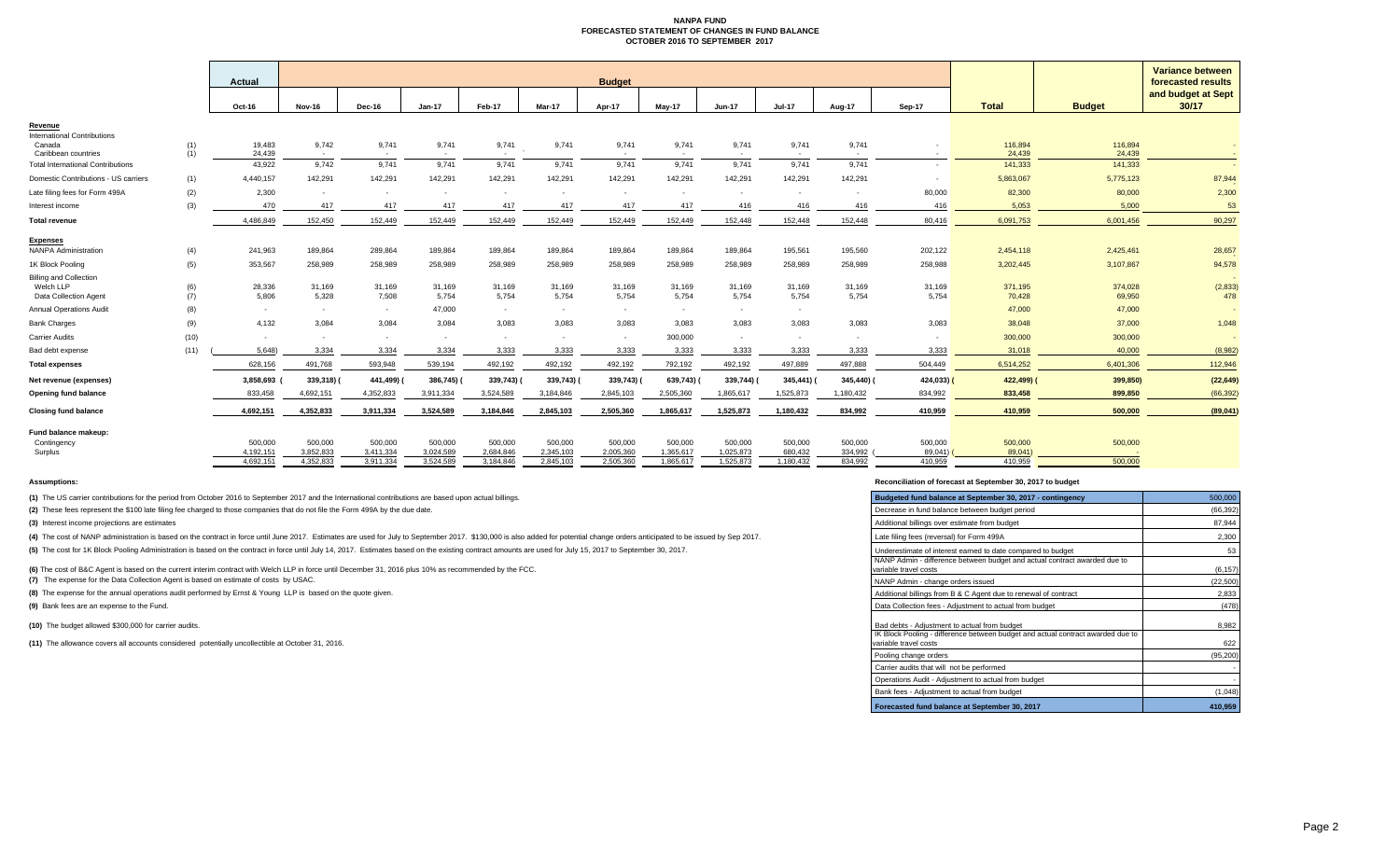#### **CURRENT AND FORECASTED LIABILITIES**

|                                                                                   |                |                          |                                                | Current |               |         |         |         |               |               |  |  |
|-----------------------------------------------------------------------------------|----------------|--------------------------|------------------------------------------------|---------|---------------|---------|---------|---------|---------------|---------------|--|--|
|                                                                                   |                |                          |                                                | Oct-16  | <b>Nov-16</b> | Dec-16  | Jan-17  | Feb-17  | <b>Mar-17</b> | <b>Apr-17</b> |  |  |
| <b>NEUSTAR - NANPA Administration contract</b>                                    |                |                          |                                                | 241,963 | 189,864       | 289,864 | 189,864 | 189,864 | 189,864       | 189,864       |  |  |
| - Payment authorized by the FCC in October<br>September 2016                      | \$             | 188,646                  |                                                |         |               |         |         |         |               |               |  |  |
| - Authorization by the FCC has not been received for payment                      |                |                          |                                                |         |               |         |         |         |               |               |  |  |
| October 2016 (includes change order #6)<br>Change order #3                        |                |                          | 210,516<br>\$<br>\$<br>31,447<br>\$<br>241,963 |         |               |         |         |         |               |               |  |  |
| <b>NEUSTAR - Block Pooling</b>                                                    |                |                          |                                                | 353,567 | 258,989       | 258,989 | 258,989 | 258,989 | 258,989       | 258,989       |  |  |
| - Payment authorized by the FCC in October<br>September 2016                      | \$             | 254,314                  |                                                |         |               |         |         |         |               |               |  |  |
| - Authorization by the FCC has not been received for payment                      |                |                          |                                                |         |               |         |         |         |               |               |  |  |
| October 2016<br>Change order #3a                                                  |                |                          | 258,367<br>\$<br>95,200<br>353,567             |         |               |         |         |         |               |               |  |  |
| Welch LLP - Billing & Collection Agent                                            |                |                          |                                                | 28,336  | 31,169        | 31,169  | 31,169  | 31,169  | 31,169        | 31,169        |  |  |
| - Payment authorized by the FCC in October                                        |                |                          |                                                |         |               |         |         |         |               |               |  |  |
| September 2016                                                                    | \$             | 28,336                   |                                                |         |               |         |         |         |               |               |  |  |
| - Authorization by the FCC has not been received for payment<br>October 2016      |                |                          |                                                |         |               |         |         |         |               |               |  |  |
|                                                                                   |                |                          | \$<br>28,336                                   |         |               |         |         |         |               |               |  |  |
| <b>USAC - Data Collection Agent</b><br>- Payment authorized by the FCC in October |                |                          |                                                | 5,328   | 5,328         | 7,508   | 5,754   | 5,754   | 5,754         | 5,754         |  |  |
| August 2016                                                                       |                |                          |                                                |         |               |         |         |         |               |               |  |  |
| September 2016                                                                    | \$<br>\$<br>\$ | 5,328<br>4,850<br>10,178 |                                                |         |               |         |         |         |               |               |  |  |
| - Authorization by the FCC has not been received for payment<br>October           |                |                          | \$<br>5,328                                    |         |               |         |         |         |               |               |  |  |
| <b>Carrier audits</b>                                                             |                |                          |                                                |         |               |         |         |         |               |               |  |  |
| Ernst & Young LLP- Annual operations audit                                        |                |                          |                                                |         |               |         | 47,000  |         |               |               |  |  |
| <b>Bank Fees</b>                                                                  |                |                          |                                                |         | 3,084         | 3,084   | 3,084   | 3,083   | 3,083         | 3,083         |  |  |
| <b>Total</b>                                                                      |                |                          |                                                | 629,194 | 488,434       | 590,614 | 535,860 | 488,859 | 488,859       | 488,859       |  |  |